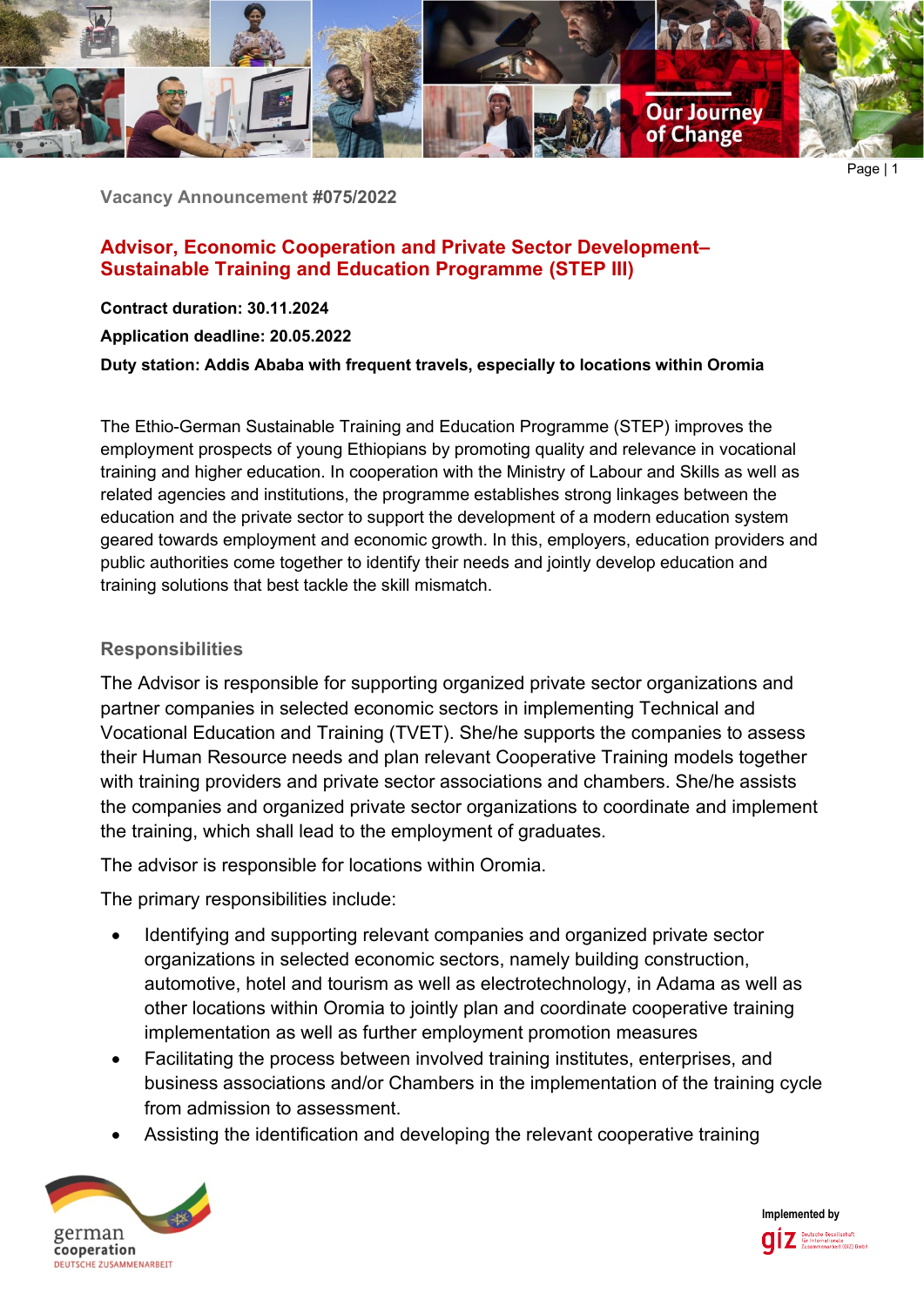

Page | 2

programmes in cooperation with Programme teams and partner organizations both from the public and private sector.

• Contributing to innovation and knowledge management within the programme

## **Tasks**

### **Sector specific advisory services:**

- Conducts research on the selected economic sectors in Adama (as well as other locations within Oromia) and identify employment potentials, availability of private sector associations and interested companies, training providers and other relevant bodies.
- Supports the Head of Component and other Programme teams in the establishment of relevant platforms, in which the sector-relevant companies, private sector organizations and training providers are represented.
- Supports the relevant enterprises, associations, chambers, and training providers in the selected sectors in Adama and other locations to establish a coordination framework for planning and delivering cooperative training in line with the Ethiopian TVET Qualifications Framework.
- Supports the relevant enterprises, associations, chambers, and training providers in the selected sectors to design and implement further employment promotion measures.
- Advises the enterprises in selecting relevant qualifications (quantity and quality), advise on necessary preconditions and support reaching an enabling training environment, define suitable training pathways for training delivery.
- Facilitates the trainees' registration process and onboarding in the selected companies.
- Facilitates the assessment activities and processes in the completion of the training cycle.
- Advises organized private sector organizations and companies on implementation of Cooperative Training.
- Supports the active engagement of the selected enterprises in all phases of the training.
- Monitors the development and implementation processes and suggests necessary changes, improvements, and initiatives as appropriate.

### **Networking, and cooperation**

- Advises companies, business associations and training providers to establish a cooperation framework for the planning and delivery of trainings in the selected economic sector within Adama as well as other locations within Oromia.
- Facilitates a regular dialogue between the involved public and private sector organizations in the specific sector and region.
- Ensures operational planning sessions with relevant partner organizations in the sector and in the field of cooperative training and other employment promotion measures.



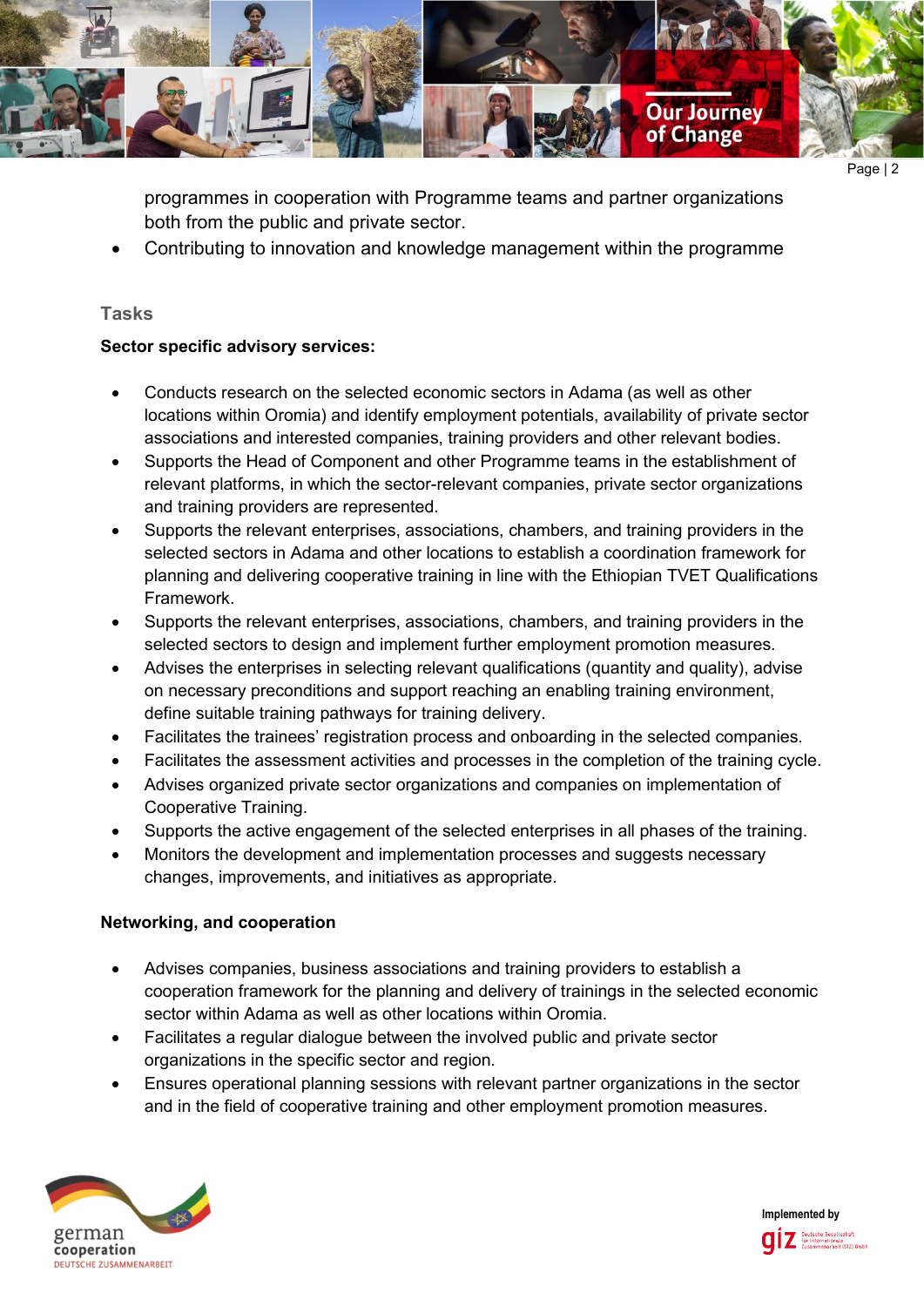

#### **Knowledge management and coordination**

- Supports the Head of Component in the operational planning and documentation of the support activities in the selected enterprises and private sector organizations.
- Supports the development of tools, trainings and approaches in planning and delivering the cooperative training in line with the Ethiopian TVET Qualifications Framework.
- Shares tools and approaches with other team members and relevant partner organizations.
- Supports the monitoring and evaluation measures for enhancing training quality.
- Prepares appropriate input for various programme reports and actively participates in knowledge management.

#### **Other duties/additional tasks**

• Performs other duties and tasks as assigned by the programme or supervisor.

### **Required qualifications, competencies, and experience**

#### **Qualifications**

• University degree in a topic related field (business administration, business development, engineering, social sciences, technical education)

#### **Professional experience**

- At least 5 years professional experience in a comparable position in the field of private sector engagement
- Knowledge about concepts of skills development
- Good understanding of development cooperation and advisory approaches

### **Other knowledge, additional competencies**

- Excellent understanding of the private sector and the needs of companies
- Good knowledge about TVET and Cooperative Training, employment promotion and capacity building approaches
- Very good working knowledge of Information and Communication Technologies (related software, phone, email, internet) and computer applications (MS Office)
- Fluent (written and oral) knowledge of the English language and Afaan Oromo is a must
- Good interpersonal skills and willingness to cooperate with various stakeholders from the public and the private sector
- Willingness to improve existing skills and gain new skills as required by the tasks to be performed
- Good public relations, marketing and (intercultural) communication skills